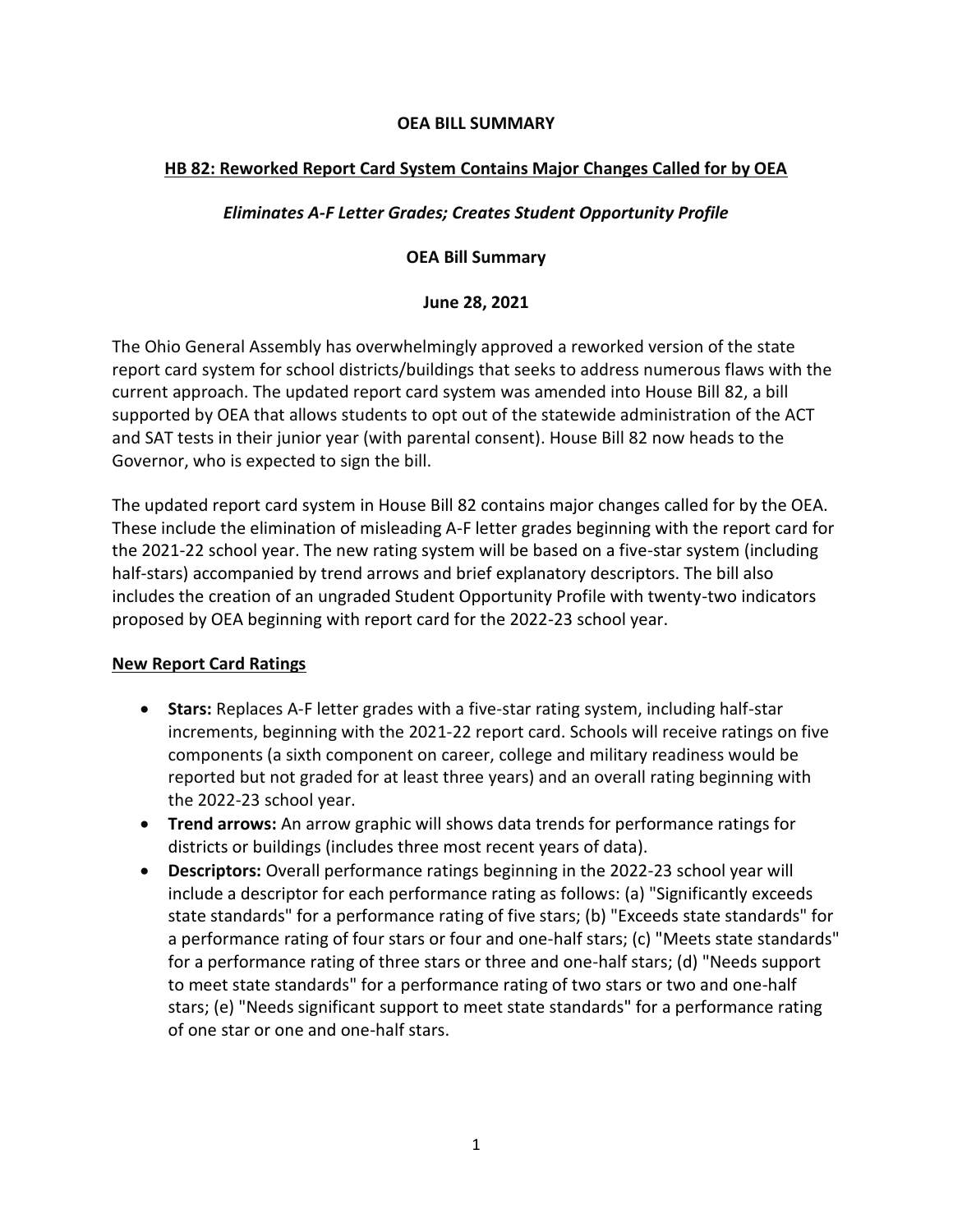## **Graded Components**

**Overall performance rating:** The overall performance rating will not begin until the 2022-23 school year.

**Component ratings:** The components below will receive grades beginning with the report card for the 2021-22 school year (except for Readiness component).

- **Achievement:** Based on Performance Index scores, with the maximum score set at the average score of the top 2 percent of schools. The existing Indicators Met portion of the achievement component would be removed.
- **Progress:** Based on value-added scores using three years of data, with the most recent year weighted at 50 percent and the latter two weighted at 25 percent apiece, with other calculations specified for situations where only one or two years of data available.
- **Gap closing:** Based on the extent to which student subgroups meet Achievement and Progress targets; calculated cumulatively, with proportional credit given based on how close to meeting targets a subgroup is. Indicators on gifted education, chronic absenteeism, English language proficiency and subgroup graduation rates included.
- **Early literacy:** Incorporate three metrics: the percentage of students' getting a score of proficient or higher on tests; the percentage of students promoted to fourth grade; and the percentage of off-track students whom schools help to get back on track. The respective weights of those three metrics would be 40, 35 and 25 percent.
- **Graduation:** Based on four- and five-year graduation rates.
- **Readiness:** Not be graded at least through the 2023-2024; ODE would have to develop rules for grading it, which could get approval from the Joint Committee on Agency Rule Review (JCARR). This component considers the number of students in each graduation cohort who demonstrate post-secondary readiness via earning college credit, attaining remediation free scores on national assessments, earning an honors diploma, earning an industry credential or vocational license, completing an apprenticeship or preapprenticeship program, showing proficiency on state technical exams, earning a state readiness seal, or enlisting in the military.

# **Student Opportunity Profile**

Beginning with the report card issued for the 2022-23 school year, the state report cards will include an ungraded Student Opportunity Profile measure that reports data regarding the opportunity indicators listed below. To the extent possible, and when appropriate, the data shall be disaggregated by grade level and subgroup. The measure also shall include data regarding the statewide average, the average for similar school districts, and, for a building, the average for the district in which the building is located.

The Student Opportunity Profile shall include data by district and/or building for the following indicators: